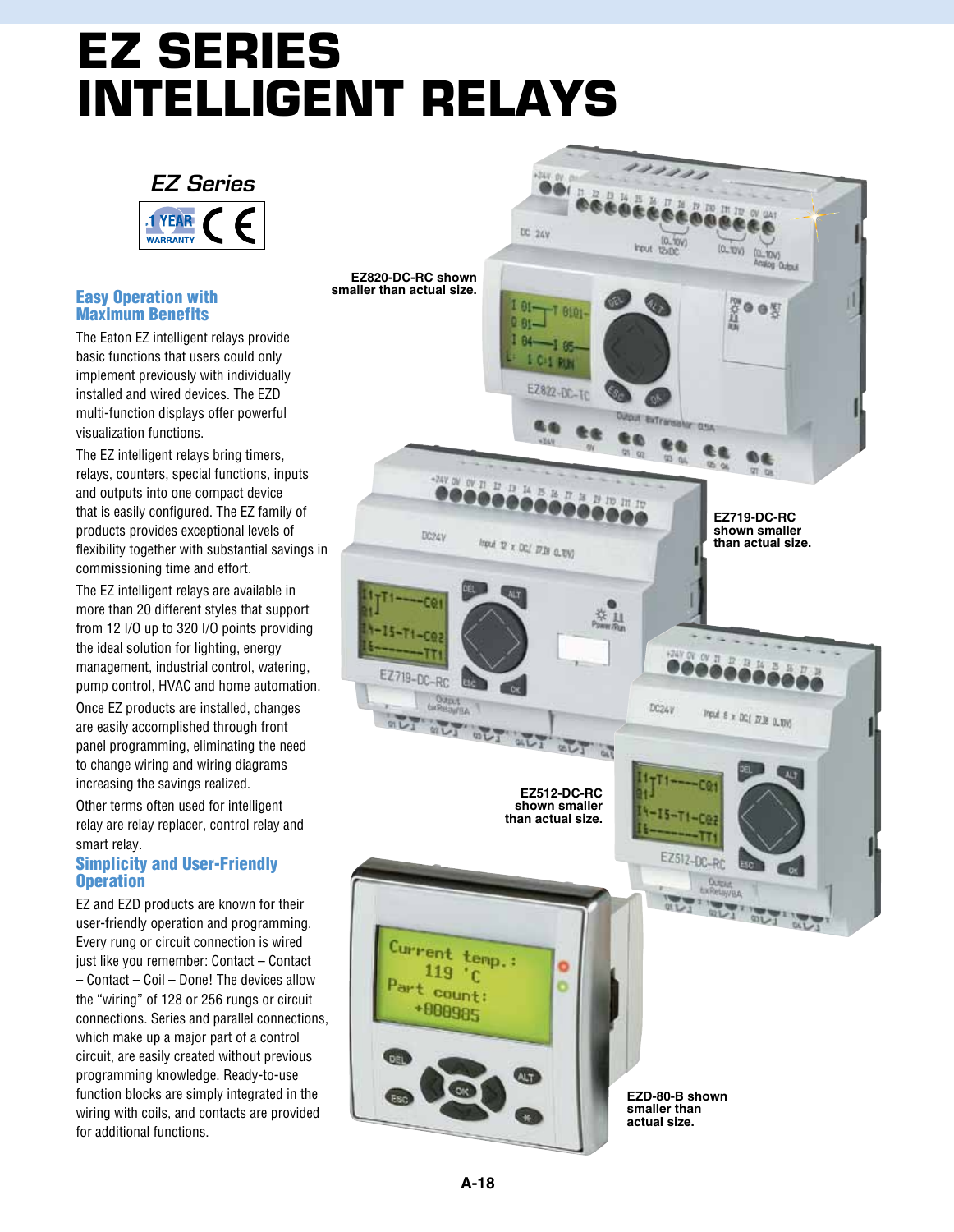#### Everything Needed is Built-In

Depending on the device selected, EZ and EZD products provide users with timing relays, flash relays, counters, comparators, timer switches and other ready-to-use functions. The circuit diagram display of serial and parallel connections, unlike

the display of AND and OR operations in a function block diagram, offers a more manageable display of the circuit. Every EZ and EZD intelligent relay features an integrated power flow display to ensure safe operation during commissioning and helps identify errors in the circuit diagram. For ease-of-use, energized rungs are highlighted, and non-energized rungs are dimmed.

#### Security Means Safety

The finished circuit diagram is stored internally and can also be saved externally on a memory module (EEPROM) for transport, security and backup. Multi-level password protection secures your circuit diagram from unauthorized viewing, editing, copying or deleting.



| <b>To Order</b>    |                           |               |                      |                      |                        |                     |                |
|--------------------|---------------------------|---------------|----------------------|----------------------|------------------------|---------------------|----------------|
|                    |                           | <b>INPUTS</b> |                      |                      |                        |                     | <b>OUTPUTS</b> |
| <b>MODEL NO.</b>   | <b>DESCRIPTION</b>        | Vac           | 24<br><b>240 Vac</b> | 110 to<br><b>Vdc</b> | 12 <sup>°</sup><br>Vdc | 24<br><b>ANALOG</b> | <b>RELAY</b>   |
| <b>EZ512-AC-R</b>  | 12 I/O, no clock, display |               | 8                    |                      |                        |                     | 4              |
| <b>EZ512-AC-RC</b> | 12 I/O, clock, display    |               | 8                    |                      |                        |                     | 4              |
| EZ512-AC-RCX       | 12 I/O, clock, no display |               | 8                    |                      |                        |                     | 4              |
| <b>EZ512-DC-R</b>  | 12 I/O, no clock, display |               |                      |                      | 8                      | 2                   | 4              |
| <b>EZ512-DC-RC</b> | 12 I/O, clock, display    |               |                      |                      | 8                      | 2                   | 4              |
| EZ512-DC-RCX       | 12 I/O, clock, no display |               |                      |                      | 8                      | $\mathcal{P}$       | 4              |

*Comes complete with installation guide.*

*Ordering Example: EZ512-AC-RCX, 12 I/O, clock, no display.*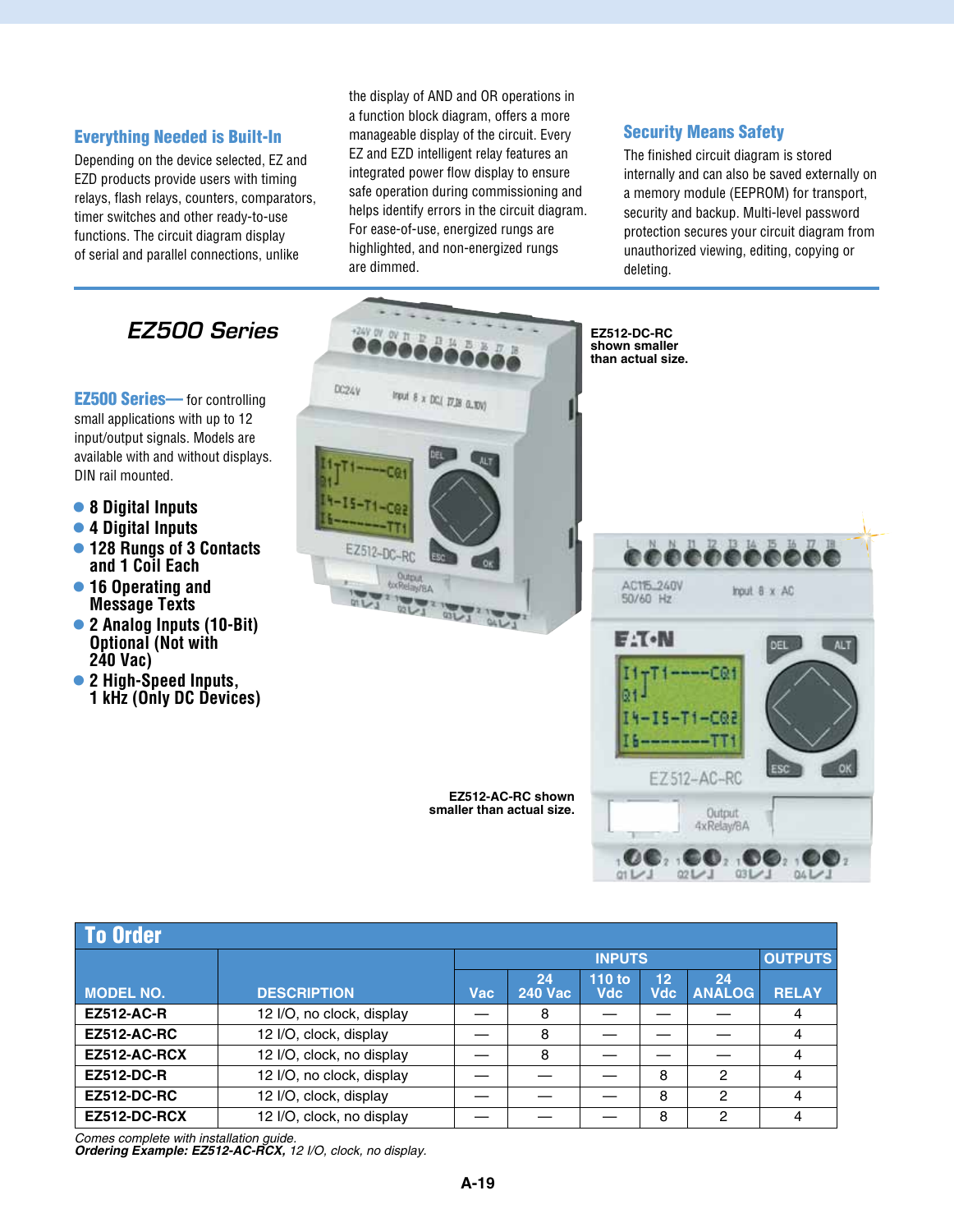EZ700 Series— for controlling mediumsized applications with up to 40 input/output signals. DIN rail mounted.

- l **12 Digital Inputs**
- l **6 Digital Relay Outputs**
- l **128 Rungs of 3 Contacts and 1 Coil Each**
- l **16 Operating and Message Texts**
- l **4 Analog Inputs (10-Bit) Optional (Not with 230 Vac)**
- 2 High-Speed Inputs, 1 kHz **(Only DC Devices)**
- **•1 Digital Expansion or Network Connection**



|                    |                           |            | <b>INPUTS</b>            |                  |                  |               | <b>OUTPUTS</b> |
|--------------------|---------------------------|------------|--------------------------|------------------|------------------|---------------|----------------|
| <b>MODEL NO.</b>   | <b>DESCRIPTION</b>        | 24<br>Vac' | 110 to<br><b>240 Vac</b> | 12<br><b>Vdc</b> | 24<br><b>Vdc</b> | <b>ANALOG</b> | <b>RELAY</b>   |
| <b>EZ719-AC-RC</b> | 18 I/O, clock, display    |            | 12                       |                  |                  |               | 6              |
| EZ719-AC-RCX       | 18 I/O, clock, no display |            | 12                       |                  |                  |               | 6              |
| <b>EZ719-DC-RC</b> | 18 I/O, clock, display    |            |                          |                  | 12               | 4             | 6              |
| EZ719-DC-RCX       | 18 I/O, clock, no display |            |                          |                  | 12               | 4             | 6              |

*Comes complete with installation guide. Ordering Example: EZ719-AC-RCX, 18 I/O, clock, no display.*

### *EZ800 Series*

**EZ800 Series**— for controlling large scale applications with up to 320 input/ output signals. Models are available with and without displays. DIN rail mounted.

- l **12 Digital Inputs**
- l **6 Digital Relay Outputs**
- l **256 Rungs of 4 Contacts and 1 Coil Each**
- **32 Operating and Message Texts**
- l **4 Analog Inputs (10-Bit) Optional (Not with 230 Vac)**
- **4 High-Speed Inputs. 3/5 kHz (Only DC Devices)**
- **•1 Digital Expansion or Network Connection**
- **Networkable via EZ-NET with Up to 8 Stations**
- l **1 Analog Output (10 bit)**



**EZ819-AC-RC shown smaller than actual size.**

| <b>To Order</b>    |                           |                          |                  |               |                |               |  |
|--------------------|---------------------------|--------------------------|------------------|---------------|----------------|---------------|--|
|                    |                           | <b>INPUTS</b>            |                  |               | <b>OUTPUTS</b> |               |  |
| <b>MODEL NO.</b>   | <b>DESCRIPTION</b>        | 110 to<br><b>240 Vac</b> | 24<br><b>Vdc</b> | <b>ANALOG</b> | <b>RELAY</b>   | <b>ANALOG</b> |  |
| <b>EZ819-AC-RC</b> | 18 I/O, clock, display    | 12                       |                  |               | 6              |               |  |
| EZ819-AC-RCX       | 18 I/O, clock, no display | 12                       |                  |               | 6              |               |  |
| <b>EZ819-DC-RC</b> | 18 I/O, clock, display    |                          | 12               | 4             | 6              |               |  |
| EZ819-DC-RCX       | 18 I/O, clock, no display |                          | 12               | 4             | 6              |               |  |
| <b>EZ820-DC-RC</b> | 19 I/O, clock, display    |                          | 12               | 4             | 6              |               |  |
| EZ820-DC-RCX       | 19 I/O, clock, no display |                          | 12               | 4             | 6              |               |  |

*Comes complete with installation guide. Ordering Example: EZ819-DC-RCX, 18 I/O, clock, no display.*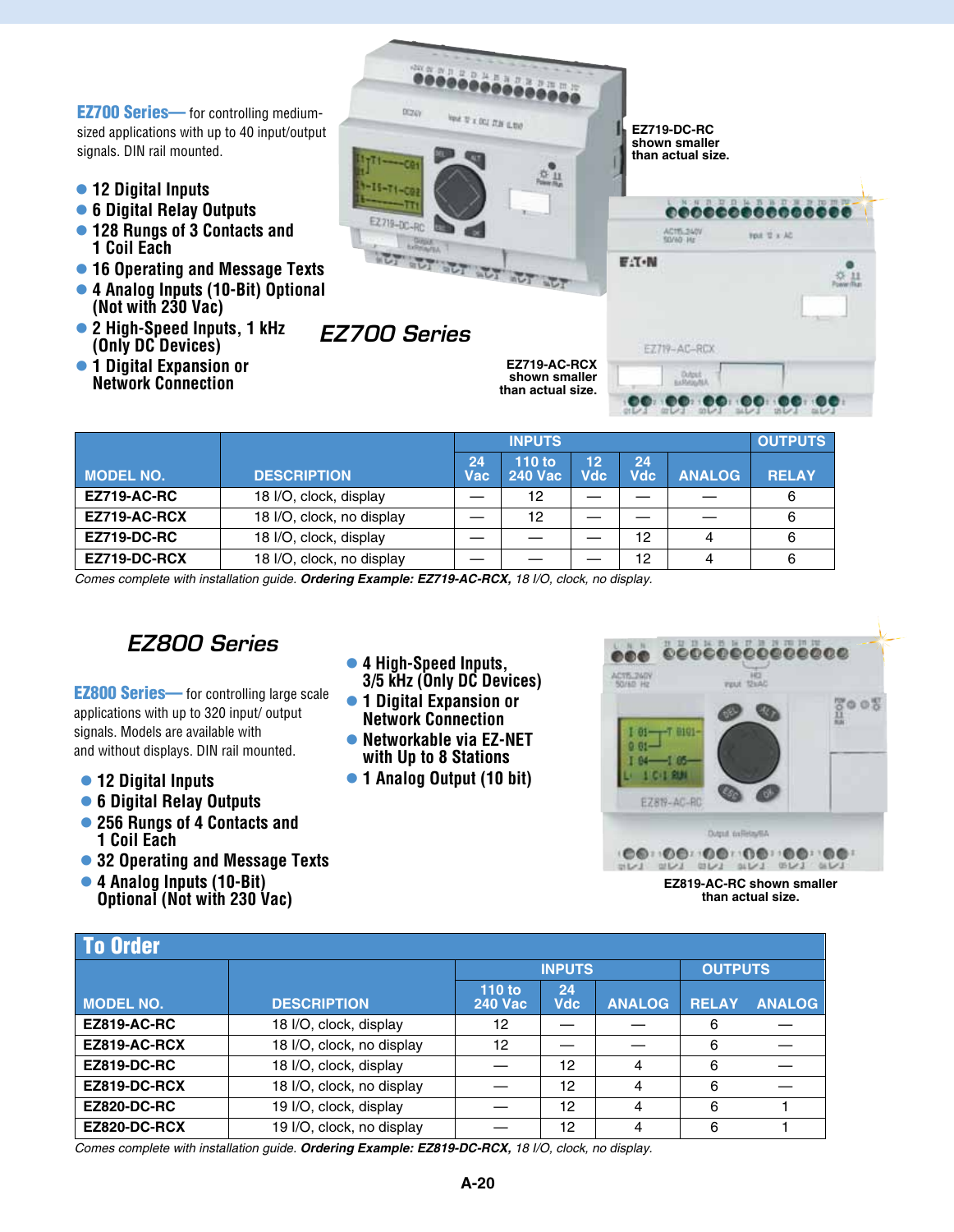#### EZD Modular Relays

The EZD modular intelligent relays allows you to assemble a system to meet your exact requirements. A system consists of the following components:

- 1. EZD display with or without buttons
- 2. CPU with or without clock; in a variety of power configurations
- 3. I/O module
- l **12 Digital Inputs**
- l **4 Digital Relay Outputs**
- l **256 Rungs of 4 Contacts and 1 Coil Each**
- l **24 KB Mask Memory on a Fully Graphical, Backlit Display (64 x 132 Pixels)**
- l **4 Analog Inputs (10-Bit) Optional (Not with 230 Vac)**

#### EZD Displays and CPU/Power Supply

- **4 High-Speed Inputs, 3/5 kHz (Only DC Devices)**
- **1 Digital Expansion or Network Connection**
- **Networkable via EZ-NET with Up to 8 Stations**
- l **1 Analog Output (10-Bit)**



**EZD80-B shown smaller** 



**EZD Assembly. Display + CPU + I/O Module. Shown smaller than actual size.**



医形態

**than actual size.**



**than actual size. EZD-R16 shown smaller EZD-CP8-NT shown smaller than actual size.**

| <b>To Order</b>      |                                                          |
|----------------------|----------------------------------------------------------|
| <b>MODEL NO.</b>     | <b>DESCRIPTION</b>                                       |
| <b>EZD-80</b>        | EZD display                                              |
| <b>EZD-80-B</b>      | EZD display with buttons                                 |
| <b>EZD-CP8-ME</b>    | EZD CPU with 24 Vdc, power supply, clock                 |
| EZD-CP8-NT           | EZD CPU with 24 Vdc, power supply, clock, EZ-Net         |
| <b>EZD-AC-CP8-ME</b> | EZD CPU with 100 to 240 Vac, power supply, clock         |
| <b>EZD-AC-CP8-NT</b> | EZD CPU with 100 to 240 Vac, power supply, clock, EZ-Net |

*Comes complete with installation guide. Ordering Example: EZD-80-B, EZD display with buttons.*

#### EZD Controller I/0 Modules

|                  |                    |                | <b>OUTPUTS</b>       |                     |              |               |
|------------------|--------------------|----------------|----------------------|---------------------|--------------|---------------|
| <b>MODEL NO.</b> | <b>DESCRIPTION</b> | <b>240 Vac</b> | 110 to<br><b>Vdc</b> | 24<br><b>ANALOG</b> | <b>RELAY</b> | <b>ANALOG</b> |
| EZD-AC-R16       | 16 I/O             | 12             | _                    |                     |              | _             |
| EZD-R16          | 16 I/O             |                | 12                   |                     |              |               |
| EZD-RA17         | 17 I/O             |                | 12                   |                     |              |               |

*Comes complete with installation guide. Ordering Example: EZD-RA17, 17 I/O.*

| <b>MODEL</b>                             | EZD-AC-R16                                                                                        | <b>EZD-R16</b>                                     | EZD-RA17              |  |  |
|------------------------------------------|---------------------------------------------------------------------------------------------------|----------------------------------------------------|-----------------------|--|--|
| <b>SUPPLY VOLTAGE</b>                    | Supply via EZD-CP8 module                                                                         |                                                    |                       |  |  |
| <b>HEAT DISSIPATION</b>                  | 0.5W                                                                                              | 0.5W                                               | 0.5W                  |  |  |
| <b>CONTINUOUS CURRENT OUTPUTS</b>        | 8 A                                                                                               | 8 A                                                | 8 A                   |  |  |
| <b>CONNECTION CABLES</b>                 | 0.2 to 4.0 mm <sup>2</sup> (AWG 22-12), solid 0.2 to 2.5 mm <sup>2</sup><br>(AWG 22-12), flexible |                                                    |                       |  |  |
| <b>DEGREE OF PROTECTIONS</b>             | <b>IP20</b>                                                                                       | <b>IP20</b>                                        | <b>IP20</b>           |  |  |
| <b>RFI SUPPRESSION</b>                   |                                                                                                   | EN 55011, EN 55022 Class B, IEC 61000-6-1, 2, 3, 4 |                       |  |  |
| <b>AMBIENT OPERATING TEMPERATURE</b>     | -25 to 55 $\mathrm{^{\circ}C}$                                                                    | -25 to $55^{\circ}$ C                              | -25 to $55^{\circ}$ C |  |  |
| <b>TRANSPORT AND STORAGE TEMPERATURE</b> | -40 to $70^{\circ}$ C                                                                             | -40 to $70^{\circ}$ C                              | -40 to $70^{\circ}$ C |  |  |
| <b>CERTIFICATION, STANDARDS</b>          | EN 50178, IEC/EN 60947, UL, CSA                                                                   |                                                    |                       |  |  |
| <b>MOUNTING</b>                          |                                                                                                   | Snap fitted to EZD-CP8 module                      |                       |  |  |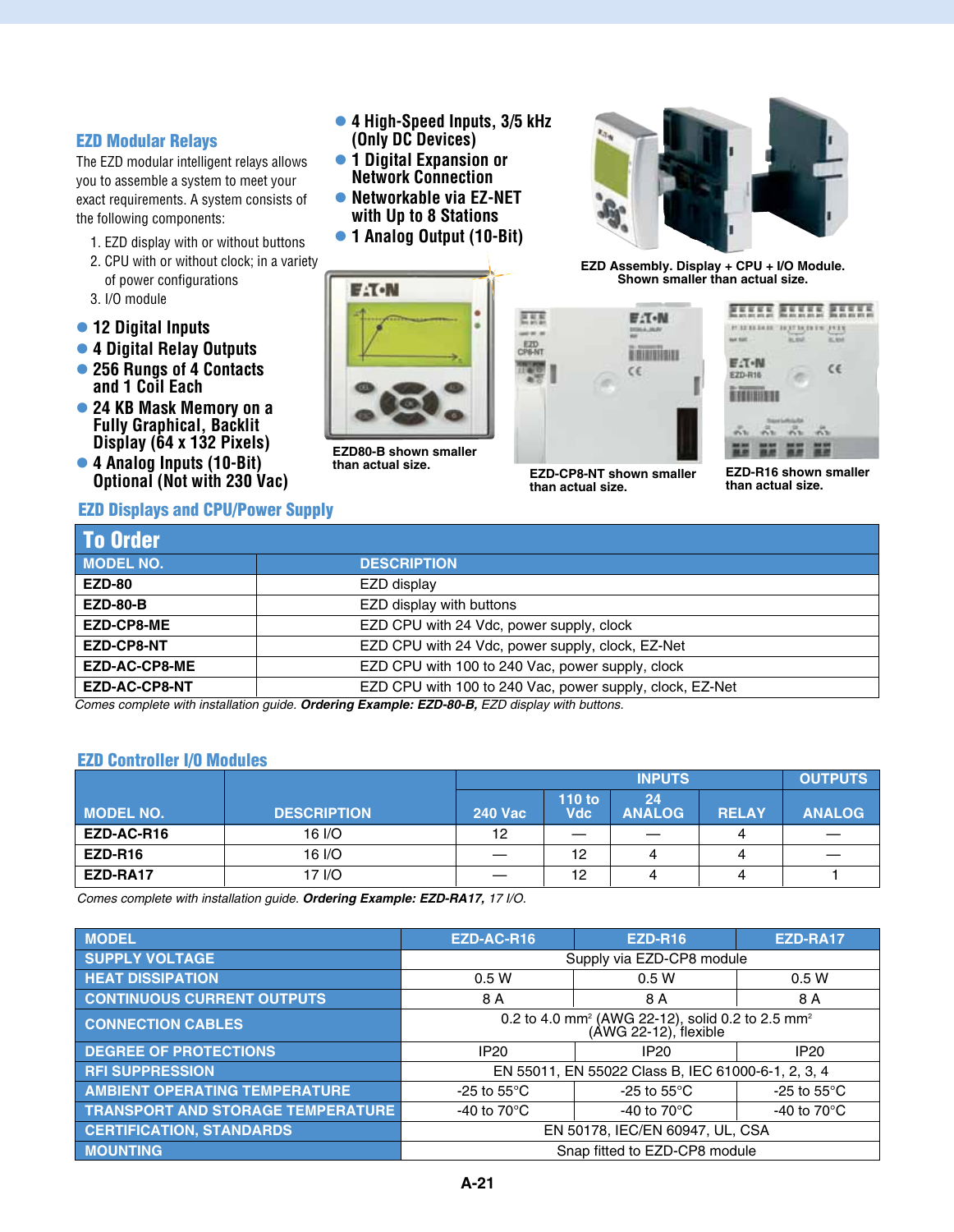## **Expansion Modules**



to 16 outputs. Expansion modules can be mounted directly to the EZ/EZD unit. **(see page A-20), shown smaller than actual size.**

| To Order           |                    |                          |                  |              |  |  |  |
|--------------------|--------------------|--------------------------|------------------|--------------|--|--|--|
|                    |                    | <b>INPUTS</b>            | <b>OUTPUTS</b>   |              |  |  |  |
| <b>MODEL NO.</b>   | <b>DESCRIPTION</b> | 110 to<br><b>240 Vac</b> | 24<br><b>Vdc</b> | <b>RELAY</b> |  |  |  |
| <b>EZ202-RE</b>    | 2 I/O expansion    |                          |                  |              |  |  |  |
| EZ618-AC-RE        | 18 I/O expansion   | 12                       |                  | 6            |  |  |  |
| <b>EZ618-DC-RE</b> | 18 I/O expansion   |                          | 12               | 6            |  |  |  |

*Comes complete with installation guide and EZ-LINK-DS to connect expansion module to intelligent relay. Ordering Example: EZ618-AC-RE, 18 I/O expansion.*

#### **Accessories**

| <b>MODEL NO.</b> | <b>DESCRIPTION</b>                                  |
|------------------|-----------------------------------------------------|
| <b>EZ-PC-CAB</b> | EZ500/700 to PC cable                               |
| EZ800-PC-CAB     | EZ800/EZD to PC cable                               |
| <b>EZ200-POW</b> | Power supply, 100-240 Vac input to 24 Vdc at 250 mA |
| <b>EZ400-POW</b> | Power supply, 100-240 Vac input to 24 Vdc at 1.25 A |
| <b>EZ-M-32K</b>  | EZ500/700 32 K program storage module               |
| <b>EZ-M-256K</b> | EZ800/EZD 256 K program storage module              |

| <b>MODEL</b>                             | <b>EZ202-RE</b>                                                                                   | <b>EZ618-AC-RE</b>                                                                         | <b>EZ618-DC-RE</b>    |  |  |
|------------------------------------------|---------------------------------------------------------------------------------------------------|--------------------------------------------------------------------------------------------|-----------------------|--|--|
| <b>SUPPLY VOLTAGE</b>                    |                                                                                                   | 100 to 240 Vac                                                                             | 24 Vac                |  |  |
| <b>HEAT DISSIPATION</b>                  | 1 W                                                                                               | 10 VA                                                                                      | 4 W                   |  |  |
| <b>CONTINUOUS CURRENT OUTPUTS</b>        | 8 A                                                                                               | 8 A                                                                                        | 8 A                   |  |  |
| <b>CONNECTION CABLES</b>                 | 0.2 to 4.0 mm <sup>2</sup> (AWG 22-12), solid 0.2 to 2.5 mm <sup>2</sup><br>(AWG 22-12), flexible |                                                                                            |                       |  |  |
| <b>DEGREE OF PROTECTIONS</b>             | IP 20                                                                                             | IP 20                                                                                      | IP 20                 |  |  |
| <b>RFI SUPPRESSION</b>                   |                                                                                                   | EN 55011, EN 55022 Class B, IEC 61000-6-1, 2, 3, 4                                         |                       |  |  |
| <b>AMBIENT OPERATING TEMPERATURE</b>     | -25 to $55^{\circ}$ C                                                                             | -25 to $55^{\circ}$ C                                                                      | -25 to $55^{\circ}$ C |  |  |
| <b>TRANSPORT AND STORAGE TEMPERATURE</b> | -40 to $70^{\circ}$ C                                                                             | -40 to $70^{\circ}$ C                                                                      | -40 to $70^{\circ}$ C |  |  |
| <b>CERTIFICATION, STANDARDS</b>          | EN 50178, IEC/EN 60947, UL, CSA                                                                   |                                                                                            |                       |  |  |
| <b>MOUNTING</b>                          |                                                                                                   | On top-hat rail to DIN 50022, 35 mm or<br>screw mounting with EZB4-101-GF1 fixing brackets |                       |  |  |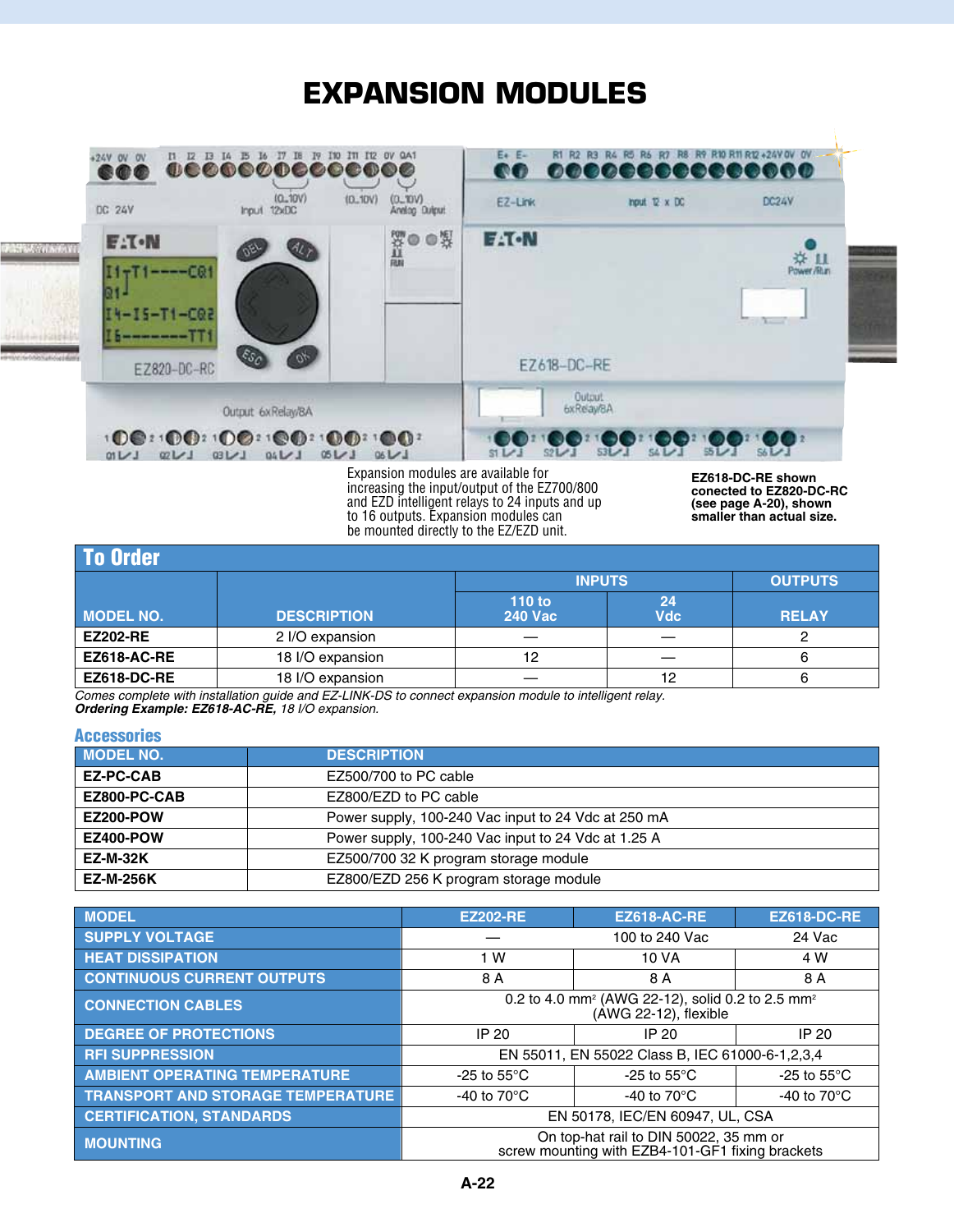| 5 Institutions [NET ID: 1] EZ 819-DC-RC - EZ-Soft 6<br>Elle Edit Verw Protect Circuit Diagram Smulation Communication Oscilloscope Options 2 |                                                                                                                                                      |                                                                                                                                                                                               |                                                                                                                                                      | $-10x$                           |
|----------------------------------------------------------------------------------------------------------------------------------------------|------------------------------------------------------------------------------------------------------------------------------------------------------|-----------------------------------------------------------------------------------------------------------------------------------------------------------------------------------------------|------------------------------------------------------------------------------------------------------------------------------------------------------|----------------------------------|
| $D$ $B$ $B$ $A$ $B$ $D$ $C$ $I$                                                                                                              | $+ 89$                                                                                                                                               |                                                                                                                                                                                               |                                                                                                                                                      |                                  |
| <b>NEW Basic Units</b><br>EZ 500 Devices<br>EZ 700 Devices<br>EZ 600 Devices<br>¢                                                            | Baud Rate: 125 Kbaud<br>EZ 019-DC-RC<br>NET-ID 1<br>by the latt on and Ala                                                                           | $\bullet$<br>Bus Delay: 0.<br>E2 020-DC-RCH<br><b>NET-ID 2</b><br>or monarchie<br>AN 100 000 000 000                                                                                          | E20-00-84CP0-NT<br><b>NET-ID 3</b><br>160.                                                                                                           | E20-80+CP6-NT<br><b>NET-ID 4</b> |
| ky<br>E<br>EZD<br>Ë<br><b>CPU Modules</b><br>EZD-CPS-ME<br>EZD-CPB-NT<br>Ħ<br>EZD-AC-CPB-ME<br>hãn<br>EZD-AC-OR-NT                           |                                                                                                                                                      |                                                                                                                                                                                               |                                                                                                                                                      |                                  |
| Display Modules<br>ROB<br>EZD-80-B<br><b>Real</b><br>E20-00<br>Inputs and Outputs<br><b>Extensions</b>                                       | Ś,                                                                                                                                                   |                                                                                                                                                                                               |                                                                                                                                                      |                                  |
| 1/0 Expansions<br>÷<br>Communication<br>Eld Smulation   23 Communication   89 Visualization<br><b>C</b> Project<br><b>ES Crout day an</b>    | r llystem Settings -<br>Retention<br>P Debounce<br>P Buttons.<br>c <sub>0</sub><br>Gard Start<br>Of 0<br>$C1$ 0<br>$10$ Buttons<br>DB 0<br>R Buttons | Mode   System settings   Security   Communication parameters  <br>MB 0 + II<br>Retain markers<br>during transfer<br>$-0$<br>2400<br>$-2$<br>(4) 图<br>Retention<br>Prem Bytes: 200<br>$10 - 0$ | -Daylight Saving Time -<br>-Manual-<br>@ None<br>Day<br>OEU<br><b>Start</b><br>Our<br>End<br>Ous<br>O Manual<br><b>TaPyte Hills</b><br><b>O</b> Rule | Month<br>$\sim$                  |

#### EZSoft User-Friendly Circuit Diagram Editor

EZSoft makes things particularly easy for users. The graphical editor shows the circuit diagram immediately in the display format required. Selection menus and drag & drop functions simplify circuit diagram creation. Simply select contacts and coils and connect with the mouse – that's it! In addition to the editing functions, EZSoft is available for straightforward circuit diagram input. All software includes user-friendly menus and Help screens. EZSoft offers the following display formats for viewing,

editing and printing out your program:

- IEC format, with contact and coil symbols using international standards
- $\bullet$  EZ circuit diagram, same as what is seen when programming from the EZ front panel
- $\bullet$  ANSI format, in compliance with American standards

EZSoft supports users who are configuring, programming and defining parameters for EZ intelligent relays and creating visualization functions for EZD displays. When intelligent relays are connected to EZ-NET, all connected devices can be accessed and their programs loaded from a single intelligent relay. The integrated offline simulation tool allows users to test the functionality of the circuit diagram before commissioning, without the need for a connected device. The comment function for contacts, coils and function blocks helps provide a clear overview of the circuit diagram. A cover sheet with a customized company logo and different text fields, as well as the cross-reference list with comments, can turn printouts into the perfect documentation for applications.

#### EZ is Maintenance-Free

The finished program is stored in EZ's non-volatile memory until modified. Additional auxiliary power or batteries are not required. The intelligent relays are entirely maintenance-free. Circuit diagrams and parameters are saved in the event of a power failure. If a power failure occurs, the EZ controller stores switch positions and values such as operating hours, meters, counters and timing relays. When power is restored the values are restored. This retentive feature for the different function blocks and data is available on all EZ intelligent relay models.

| l To Order          |                                        |
|---------------------|----------------------------------------|
| <b>MODEL NO.</b>    | <b>DESCRIPTION</b>                     |
| <b>EZSOFT</b>       | Programming software for EZ800 and EZD |
| <b>EZSOFT-BASIC</b> | Programming software for EZ500/700     |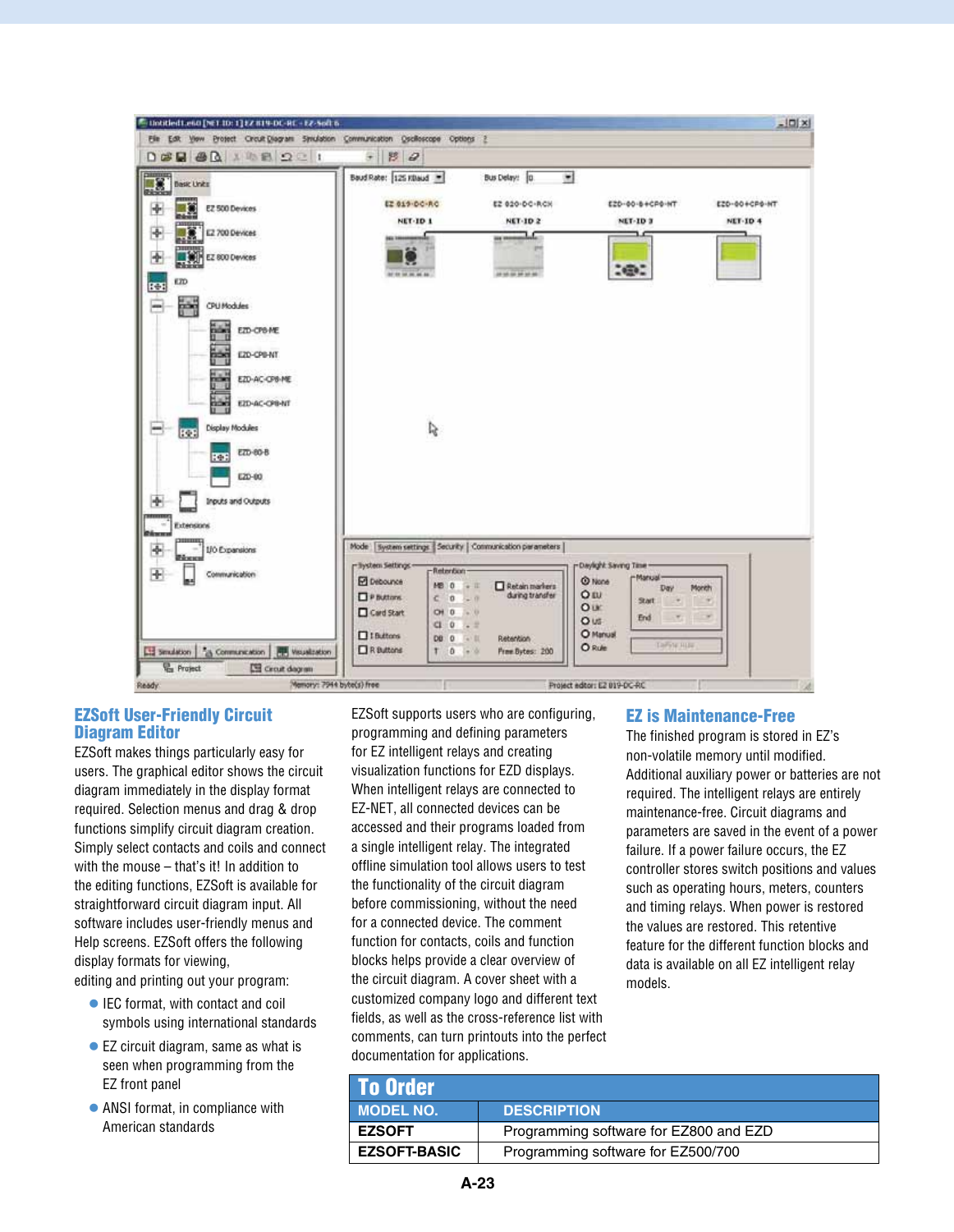

#### **EZ500, EZ700 and EZ800 Series**

| <b>MODEL NO.</b>                                   | <b>EZ512-AC</b>                                                                            | <b>EZ512-DC-R</b> | <b>EZ719-AC</b>     | <b>EZ719-DC-RC</b>                                                                             | <b>EZ819-AC</b>   | <b>EZ819-DC-RC</b> |
|----------------------------------------------------|--------------------------------------------------------------------------------------------|-------------------|---------------------|------------------------------------------------------------------------------------------------|-------------------|--------------------|
| <b>SUPPLY VOLTAGE</b>                              | $100$ to<br>240 Vac                                                                        | 24 Vdc            | $100$ to<br>240 Vac | 24 Vdc                                                                                         | 100 to<br>240 Vac | 24 Vdc             |
| <b>HEAT DISSIPATION</b>                            | 5 VA                                                                                       | 2 W               | 10 VA               | 3.5 W                                                                                          | 10 VA             | 3.4 W              |
| <b>CONTINUOUS CURRENT</b><br><b>OUTPUTS (1)</b>    | 8 A                                                                                        | 8 A               | 8 A                 | 8 A                                                                                            | 8 A               | 8 A                |
| <b>MOUNTING</b>                                    | On top-hat rail to DIN 50022, 35 mm or screw mounting with<br>EZB4-101-GF1 fixing brackets |                   |                     |                                                                                                |                   |                    |
| <b>CONNECTION CABLES</b>                           |                                                                                            |                   |                     | 0.2 to 4.0 mm <sup>2</sup> (AWG 22-12), solid 0.2 to 2.5 mm <sup>2</sup> (AWG 22-12), flexible |                   |                    |
| <b>DEGREE OF PROTECTIONS</b>                       |                                                                                            |                   |                     | IP 20                                                                                          |                   |                    |
| <b>RFI SUPPRESSION</b>                             |                                                                                            |                   |                     | EN 55011, EN 55022 Class B, IEC 61000-6-1, 2, 3, 4                                             |                   |                    |
| <b>AMBIENT OPERATING</b><br><b>TEMPERATURE</b>     | -25 to $55^{\circ}$ C                                                                      |                   |                     |                                                                                                |                   |                    |
| <b>TRANSPORT AND STORAGE</b><br><b>TEMPERATURE</b> | -40 to $70^{\circ}$ C                                                                      |                   |                     |                                                                                                |                   |                    |
| <b>CERTIFICATION.</b><br><b>STANDARDS</b>          |                                                                                            |                   |                     | EN 50178. IEC/EN 60947. UL. CSA. Class 1. Div 2                                                |                   |                    |